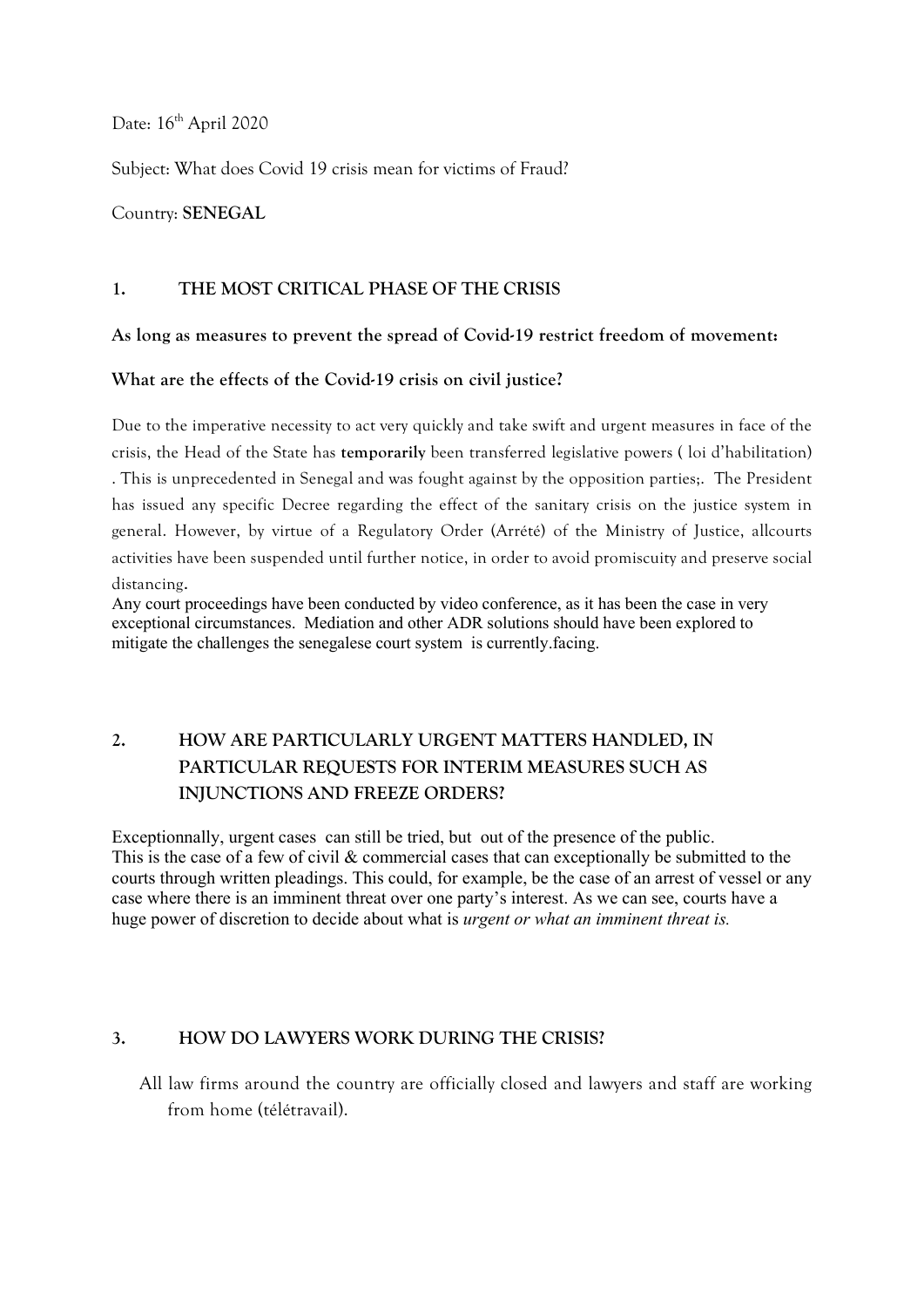### 4. HOW DO BANKS WORK DURING THE CRISIS?

The banks are fully operational even though they have reduced their working hours from normally eight (8) to six (6). This is with respect to the public. Indeed, it must be underlined that international operations are still conducted via electronic means and are not suffering from the reduced working hours.

### 5. DOES THE CRISIS HAVE AN EFFECT ON INSOLVENCY LAW?

There has been so far any new legislation on insolvency, as a consequence of the sanitary situation.

It is noteworthy that, to prevent insolvency effects due to the crisis, the government of Senegal (GoS) has earmarked an important financial package to rescue small and medium size businesses. Further, by a Presidential Decree, the Head of State has prohibited any dismissal of employee, except for reason of gross and/or serious negligence ( faute lourde).

## FORECAST: AFTER THE CRISIS AND LONG-TERM EFFECTS

# 6. WHICH MEASURES INTRODUCED DURING THE CRISIS WILL BE WITHDRAWN IMMEDIATELY?

Once the crisis is over, the Presiential Decree restricting free movement of people from 8 pm to 6 am will be withdrawn , as baseless.

Further, the Regulatory Order issued by the Ministry of Justice suspending courts operations and activities will be annuled to allow judges and lawyers to resume work.

## 7. WILL THE RATIO OF THIRD PARTY FUNDED MATTER RISE?

Senegal has not yet adopted a legislation enabling parties to resort to Third Party Funding.